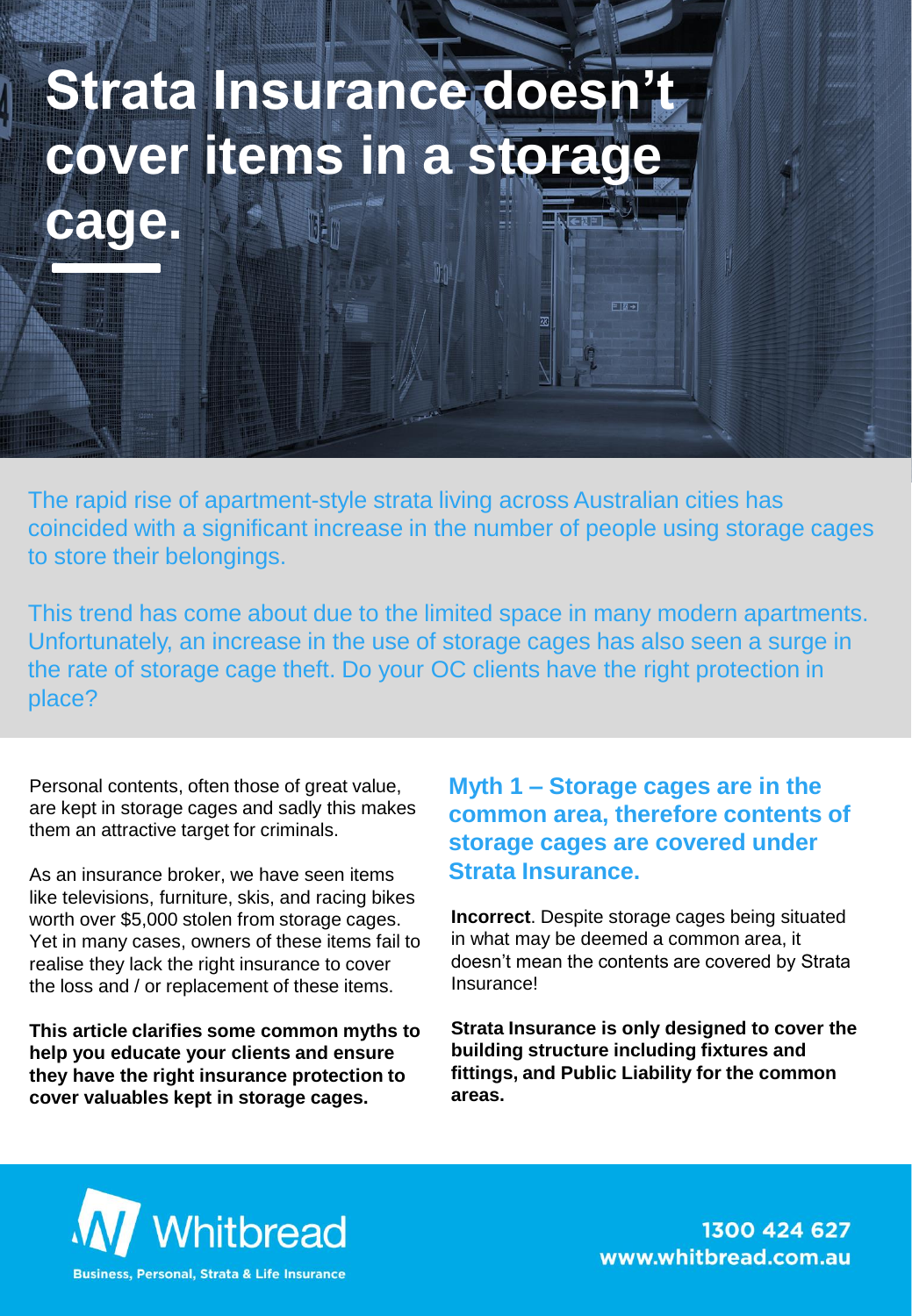# **Storage cage insurance.**

A **Contents Insurance policy** is required in order to protect against accidental loss or damage to contents within the storage cage.

### **Myth 2 – All Contents Insurance policies will cover items kept in a storage cage.**

**False!** Make sure that the Contents Insurance policy is an Accidental Damage policy, not a Defined Events policy. What's the difference you ask?

A **Defined Events Contents Insurance** policy is minimal in coverage, and will only cover you for the series of 'defined events' listed in your policy that occur within the home.

**Accidental Damage policies** are much broader in scope, and are designed to insure all accidental loss or damage to contents, other than events specifically excluded by the insurance policy.

Cover provided in an Accidental Damage policy is more comprehensive than a Defined Events policy and in some cases covers contents away from your home e.g. theft of valuables.

As a broker, we always recommend clients take out an Accidental Damage Contents policy if they live in a strata property.



It is important to note however that every Contents Insurance policy differs in coverage conditions.

The best way to make sure items in a storage cages are covered, is by doing the following:

- **1. Notify the contents insurer that there are contents kept in the storage cage.**
- **2. Make sure the policy schedule notes in writing that the insurance coverage extends to include contents and personal valuables kept in the storage cage.**
- **3. List the valuable items kept in the storage cage e.g. bikes, artwork, instruments, sporting equipment, furniture etc.**
- **4. Keep the cage locked at all times. If broken into, evidence will likely be required to demonstrate forcible entry in order to be covered.**

### **Myth 3 – Theft or vandalism is the only risk.**

**False!** Property damage to contents held in storage cages is also common.

Recently we saw a claim for water damage as a result of a truck hitting a fire sprinkler in the carpark of a strata complex. This collision set off all sprinklers in the carpark, causing severe water damage to contents inside the storage cages. Sadly, many of the residents were not insured for the damage.

These events are more common than you may think, making it all the more important for your client to have the right insurance in place to protect their belongings.



1300 424 627 www.whitbread.com.au